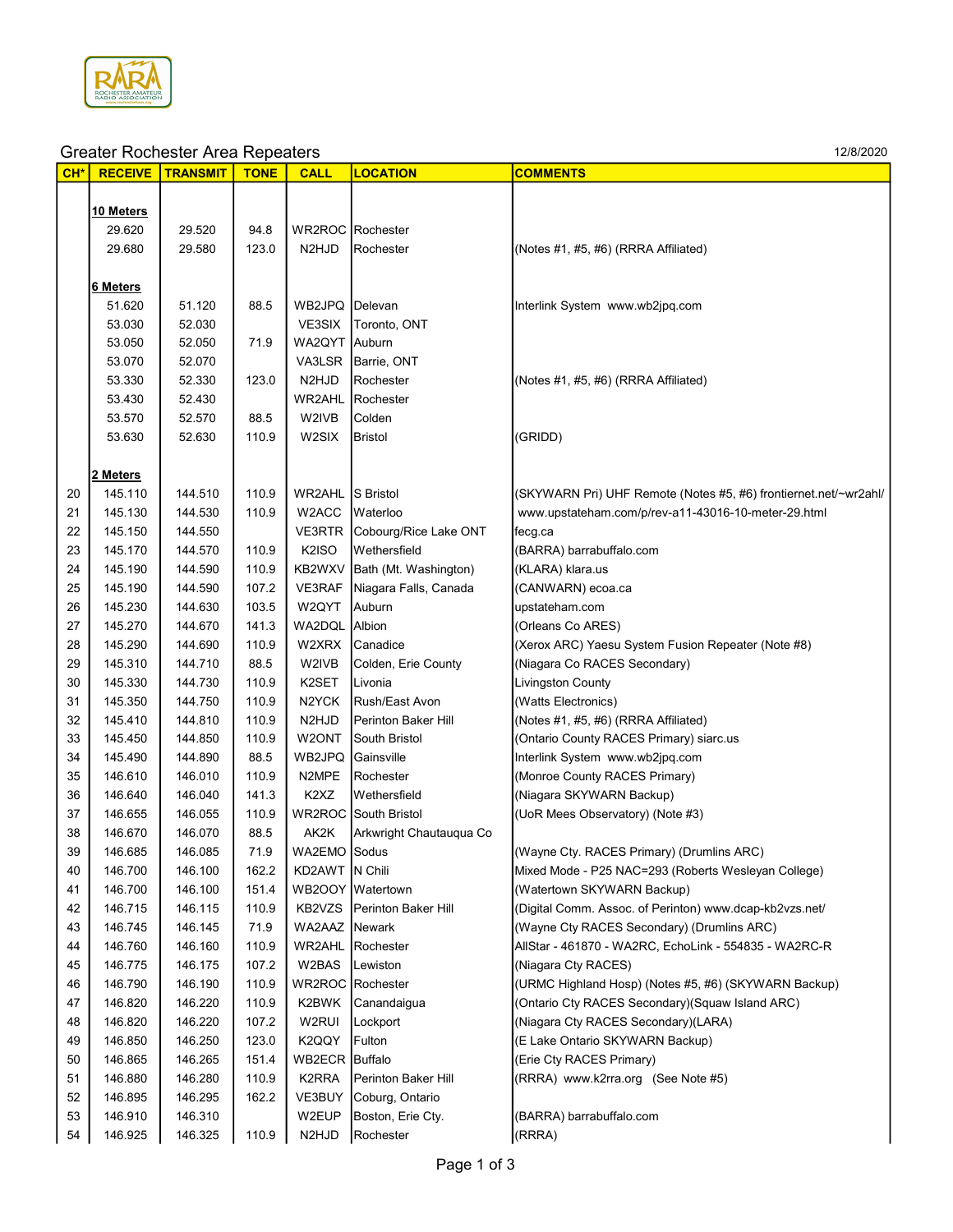

| CH <sup>*</sup> | <b>RECEIVE</b> | <b>TRANSMIT</b> | <b>TONE</b> | <b>CALL</b>                    | <b>LOCATION</b>         | <b>COMMENTS</b>                                             |
|-----------------|----------------|-----------------|-------------|--------------------------------|-------------------------|-------------------------------------------------------------|
| 55              | 146.940        | 146.340         | 162.2       | WR2AHL                         | Avon                    |                                                             |
| 56              | 146.970        | 146.370         | 103.5       | AF <sub>2</sub> A              | Ithaca                  |                                                             |
| 57              | 146.985        | 146.385         | 110.9       | N <sub>2</sub> L <sub>SJ</sub> | Branchport              |                                                             |
| 58              | 147.000        | 146.400         | 71.9        | W2QYT                          | Auburn                  |                                                             |
| 59              | 147.000        | 146.400         | 107.2       | K2LED                          | Kenmore                 | (BARRA) barrabuffalo.com                                    |
| 60              | 147.030        | 147.630         | 110.9       | AA2GV                          | Groveland               | (Note#3)                                                    |
| 61              | 147.030        | 147.630         | 151.4       | AC2GE                          | Dexter                  | Watertown SKYWARN Primary                                   |
| 62              | 147.045        | 147.645         | 110.9       | KC2FSW                         | Dansville/Arkport       | (KLARA)                                                     |
| 63              | 147.060        | 147.660         | 103.5       | VE3RPT                         | Toronto, ONT            |                                                             |
| 64              | 147.075        | 147.675         | 110.9       | K <sub>2</sub> GXT             | Henrietta               | (RIT ARC www.rit.edu/sq/amateurradioclub/)                  |
| 65              | 147.090        | 147.690         | 110.9       | W2ONT                          | Geneva                  | (Ontario County RACES)                                      |
| 66              | 147.105        | 147.705         | 141.3       | N <sub>2</sub> FQN             | Weathersfield           | (Wyoming Cty RACES Secondary)                               |
| 67              | 147.150        | 147.750         | 103.5       | W <sub>2</sub> OSC             | Oswego                  | (E Lake Ontario SKYWARN Primary)                            |
| 68              | 147.180        | 147.780         | 110.9       | W1YX                           | Macedon                 | (RRRA Affiliated) (www.ourattic.com/w1yx)                   |
| 69              | 147.210        | 147.810         | 123.0       | KA2AJH                         | Wellsville              |                                                             |
| 70              | 147.225        | 147.825         | 110.9       | N <sub>2</sub> HJ <sub>D</sub> | <b>Brockport</b>        | (Notes #1, #5, #6) (RRRA Affiliated)                        |
| 71              | 147.240        | 147.840         | 110.9       | K1NXG                          | W. Bloomfield / Honeoye | (Notes #1, #5, #6) (RRRA Affiliated)                        |
| 72              | 147.255        | 147.855         | 151.4       | KA2QJO                         | Watertown               |                                                             |
| 73              | 147.255        | 147.855         | 107.2       | W <sub>2</sub> SO              | Lancaster               | Lancaster Amateur Radio Club - w2so.org                     |
| 74              | 147.270        | 147.870         | 71.9        | K2RSY                          | Auburn                  |                                                             |
| 75              | 147.285        | 147.885         | 141.3       | W <sub>2</sub> SO              | Batavia                 | Lancaster Amateur Radio Club - w2so.org (Genesee Cty RACES) |
| 76              | 147.315        | 147.915         | 141.3       | KC2QNX                         | Weathersfield           | (Niagara SKYWARN Primary) (Wyoming Cty. RACES)              |
| 77              | 147.330        | 147.930         | 110.9       | KC2JLQ                         | Jasper                  | (KLARA)                                                     |
| 78              | 147.345        | 147.945         | 110.9       |                                | WR2ROC Rochester        | (URMC) (Note #3)                                            |
| 79              | 147.375        | 147.975         |             | K2BWK                          | Honeoye                 | Squaw Island ARC C D-Star Repeater (Note #7)                |
|                 |                |                 |             |                                |                         |                                                             |
|                 | 220 Mhz        |                 |             |                                |                         |                                                             |
|                 | 224.580        | 222.980         | 110.9       | N <sub>2</sub> HJ <sub>D</sub> | Rochester               | (Notes #1, #5, #6) (RRRA Affiliated)                        |
|                 | 224.640        | 223.040         | 107.2       | W <sub>2</sub> SO              | Lancaster               | Lancaster Amateur Radio Club - w2so.org                     |
|                 |                |                 |             |                                |                         |                                                             |
|                 | 440 Mhz        |                 |             |                                |                         |                                                             |
| 85              | 442.000        | 447.000         | 110.9       |                                | WR2AHL Weathersfield    | Statewide www.fhara.net/New_Repeater_System.htm (BARRA)     |
| 86              | 442.075        | 447.075         | 110.9       | W2RIT                          | Rochester               | (RIT ARC), FM, D-Star, DMR repeater                         |
| 87              | 442.200        | 447.200         | 110.9       | W2ONT                          | South Bristol           | (Ontario County RACES)                                      |
| 88              | 442.500        | 447.500         |             | W2CSA                          | Middlesex               |                                                             |
| 89              | 442.550        | 447.550         | 110.9       | KC2GXY Webster                 |                         |                                                             |
| 90              | 442.700        | 447.700         | 110.9       | K2RRA                          | Webster                 | (RRRA) www.k2rra.org                                        |
| 91              | 442.800        | 447.800         | 110.9       | N <sub>2</sub> HJ <sub>D</sub> | Rochester               | (Notes #1, #5, #6) (RRRA Affiliated)                        |
| 92              | 442.875        | 447.875         | 141.3       | K <sub>2</sub> SR <sub>V</sub> | Albion                  | (Orleans Cty RACES)                                         |
| 93              | 442.900        | 447.900         | 110.9       | N <sub>2</sub> HJD             | Fairport                | (Notes #1, #5, #6) (RRRA Affiliated)                        |
| 94              | 442.925        | 447.925         | 110.9       | N <sub>2</sub> HJD             | Macedon                 | (Notes #1, #5, #6) (RRRA Affiliated)                        |
| 95              | 443.100        | 448.100         | 110.9       | KB2CHM                         | Churchville             | PL 110.9                                                    |
| 96              | 443.250        | 448.250         | 110.9       | N2MKT                          | Newark                  | DMR/110.9                                                   |
| 97              | 443.500        | 448.500         | D-Star      | K2BWK                          | Honeoye                 | (Squaw Island ARC B D-Star) (Note #7)                       |
| 98              | 443.625        | 448.625         | 141.3       | KC2QNX                         | Wethersfield            | (Wyoming Cty RACES Primary)                                 |
| 99              | 443.750        | 448.750         | 110.9       | N <sub>2</sub> YCK             | Rush/East Avon          | Testing (Watts Electronics) status: N2YCK on QRZ.com        |
| 100             | 443.850        | 448.850         | 107.2       | W <sub>2</sub> SO              | Lancaster               | Lancaster Amateur Radio Club - w2so.org (Fusion)            |
| 101             | 443.900        | 448.900         | 110.9       | KB2CHM                         | Chili                   | <b>DMR</b>                                                  |
| 102             | 444.000        | 449.000         |             | WA2HKS                         | Buffalo                 | (BARRA)                                                     |
| 103             | 444.250        | 449.250         | 110.9       |                                | WR2ROC Rochester        | (UoR MC Hub) (Notes #3, #6, #9) P25 Capable (NAC 293)       |
| 104             | 444.275        | 449.275         | 141.3       | W2SO                           | Batavia                 | Lancaster Amateur Radio Club - w2so.org                     |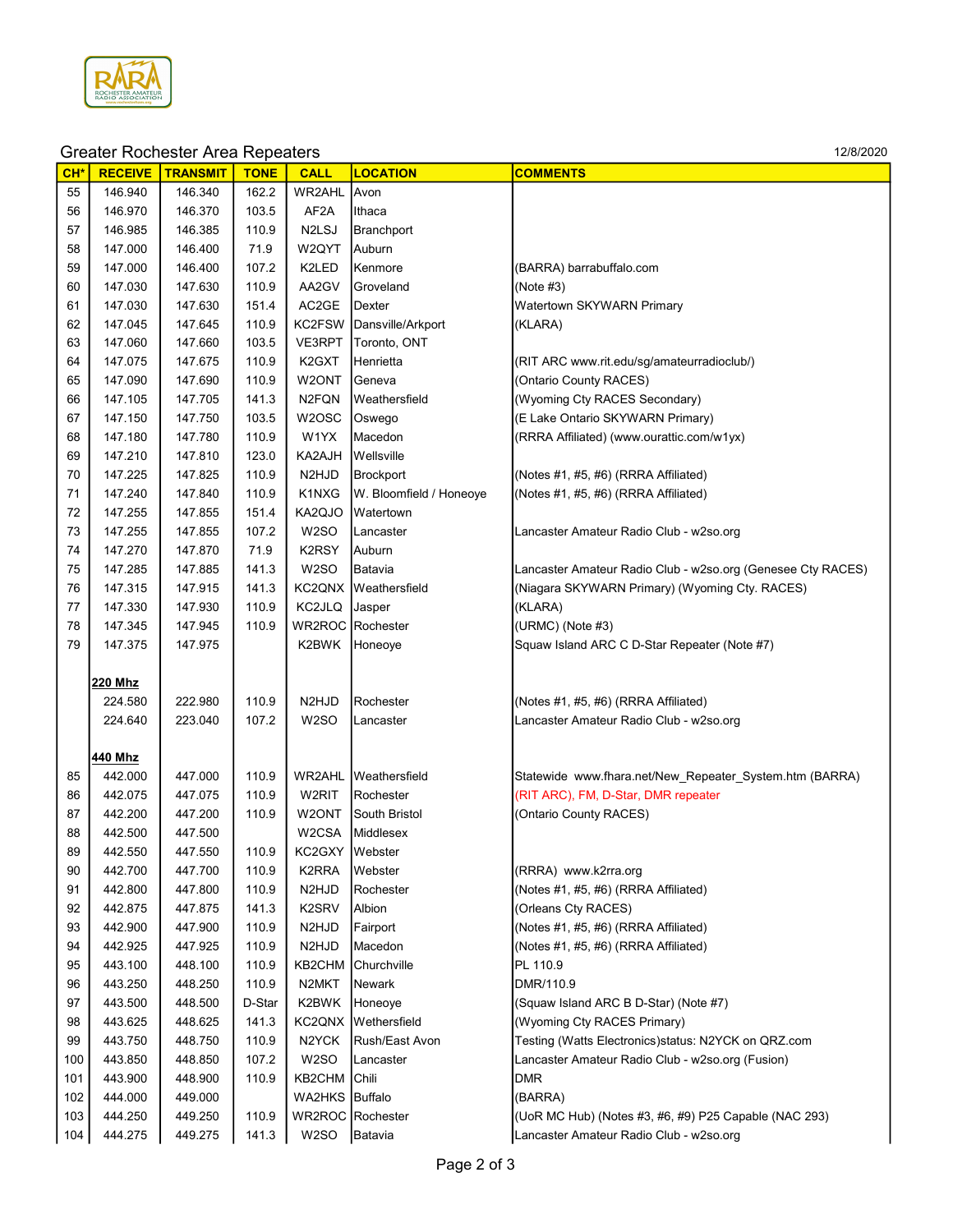

| CH* | <b>RECEIVE</b>           | <b>TRANSMIT</b> | <b>TONE</b> | <b>CALL</b>                    | <b>LOCATION</b>               | <b>COMMENTS</b>                                                  |
|-----|--------------------------|-----------------|-------------|--------------------------------|-------------------------------|------------------------------------------------------------------|
| 105 | 444.350                  | 449.350         | 110.9       |                                | WR2ROC Rochester              | (UoR Highland) (Notes #3, #6, #9) P25 Capable (NAC 293)          |
| 106 | 444.400                  | 449.400         | 110.9       | W2RFC                          | Rochester                     | (Harris/RFCARC)                                                  |
| 107 | 444.450                  | 449.450         | 110.9       | N2MPE                          | Rochester                     | (Monroe County Races)                                            |
| 108 | 444.550                  | 449.550         | 110.9       | WR2AHL                         | Bristol                       | Statewide www.fhara.net/New Repeater System.htm                  |
| 109 | 444.700                  | 449.700         | 110.9       | N <sub>2</sub> HJ <sub>D</sub> | Northern Rochester            | (Notes #1, #5, #6) (RRRA Affiliated)                             |
|     |                          |                 |             |                                |                               | FM, D-Star, Fusion, Allstar Node 43376, Wires-X Node ID: WA2EMO- |
| 110 | 444.750                  | 449.750         | 110.9       | WA2EMO Sodus                   |                               | ND, Wires-X Room ID: WA2EMO-ROOM                                 |
| 111 | 444.800                  | 449.800         |             | KB2VZS Fairport                |                               | D-Star Repeater (DCAP) (Note #7) (Note #6)                       |
| 112 | 444.850                  | 449.850         | 110.9       |                                | <b>WB2KAO</b> Rochester       | AllStar - 45140 - WB2KAO, EchoLink - 78007 - WB2KAO-R            |
| 113 | 444.900                  | 449.900         | 110.9       | N2BZX                          | Fairport                      | Yaesu System Fusion Repeater (Note #8)                           |
| 114 | 444.925                  | 449.925         | 88.5        | KB2SOZ Macedon                 |                               |                                                                  |
| 115 | 444.950                  | 449.950         | 110.9       | WR2AHL Avon                    |                               | UHF Link to 145.110                                              |
| 116 | 444.9625                 | 449.9625        |             | KD2FET                         | Batavia                       | D-Star Repeater (LARC) (Note #7)                                 |
| 117 | 444.975                  | 449.975         | 103.5       |                                | VE3MXR Cobourg/Rice Lake, ONT | PL 103.5 (Will Link into Toronto)                                |
|     | 447.175                  | 442.175         |             | WB2SSJ Fairport                |                               | Closed Autopatch (Reverse Split)                                 |
|     |                          |                 |             |                                |                               |                                                                  |
|     | 900 Mhz                  |                 |             |                                |                               |                                                                  |
|     | 919.025                  | 907.025         |             | W2RFM                          | Rochester                     | (GRIDD)                                                          |
|     | 910.250                  | 434.000         |             | K <sub>2</sub> J <sub>D</sub>  | Rochester                     | RARA "ATV" Repeater                                              |
|     |                          |                 |             |                                |                               |                                                                  |
|     | 1200 Mhz                 |                 |             |                                |                               |                                                                  |
|     | 1288.000                 | 1276.000        |             | N <sub>2</sub> HJ <sub>D</sub> | Rochester                     | "Experimental"                                                   |
|     |                          |                 |             |                                |                               |                                                                  |
|     | <b>Digital Repeaters</b> |                 |             |                                |                               |                                                                  |
|     |                          |                 |             |                                |                               |                                                                  |
|     | 442.725                  | 447.725         | 141.3       | KU6E                           | Spencerport                   | DMR - Flower City Talk Group 311573                              |
|     | 443.900                  | 448.900         | 110.9       | KB2CHM                         | Churchville                   | DMR - Talk Group 311898                                          |
|     |                          |                 |             |                                |                               |                                                                  |

CH\* = channel number in downloadable CSV file that can be imported to Chirp